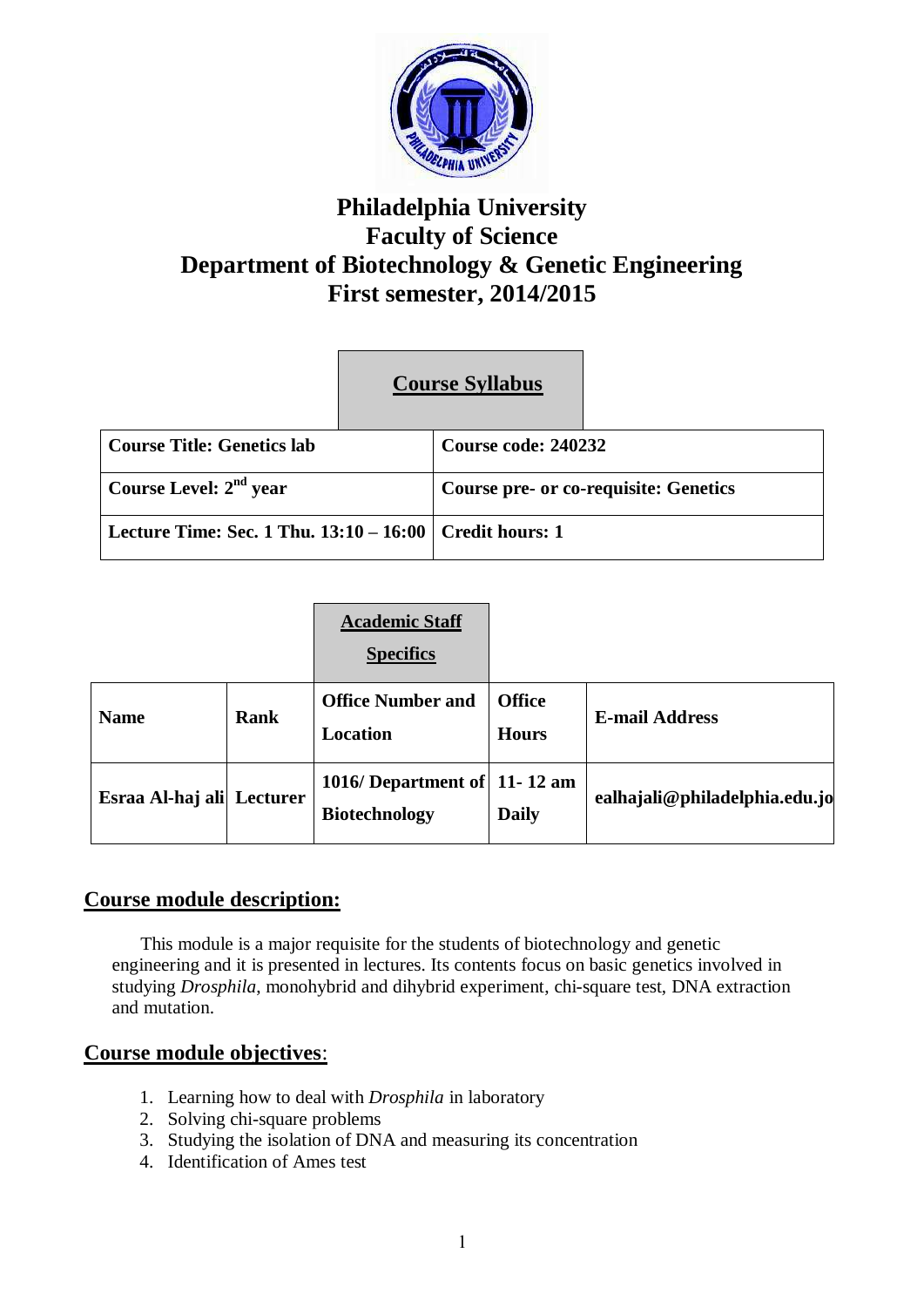# **Course/ module components:**

Lab Sheets will be provided during course

## **Teaching methods:**

Lectures, experiments, Result discussion, Reports, Tutorials, problemsolving, debate, etc.

#### **Learning outcomes:**

Knowledge and understanding

 The students should be able to know the basic principles of genetics crosses and DNA extraction techniques.

Cognitive skills (thinking and analysis).

The students will learn the ability to correlate between different experiments and data to identify genetics laws.

• Communication skills (personal and academic).

- Raising questions and discussion of results with supervisor, brain storming and group work.
- **•** Practical and subject specific skills (Transferable Skills).
	- Monohybrid and dihybrid crosses
	- Genetics of *Drosphila*
	- DNA extraction
	- Ames test

## **Assessment instruments**

- Short reports and/ or presentations, and/ or Short research projects
- Quizzes.
- Home works
- Final examination: 40 marks

| <b>Allocation of Marks</b>                                |             |  |  |
|-----------------------------------------------------------|-------------|--|--|
| <b>Assessment Instruments</b>                             | <b>Mark</b> |  |  |
| Midterm examination                                       | 30%         |  |  |
| Final examination: 40 marks                               | 40%         |  |  |
| Reports, research projects, Quizzes, Home works, Projects | 30%         |  |  |
| Total                                                     | 100%        |  |  |